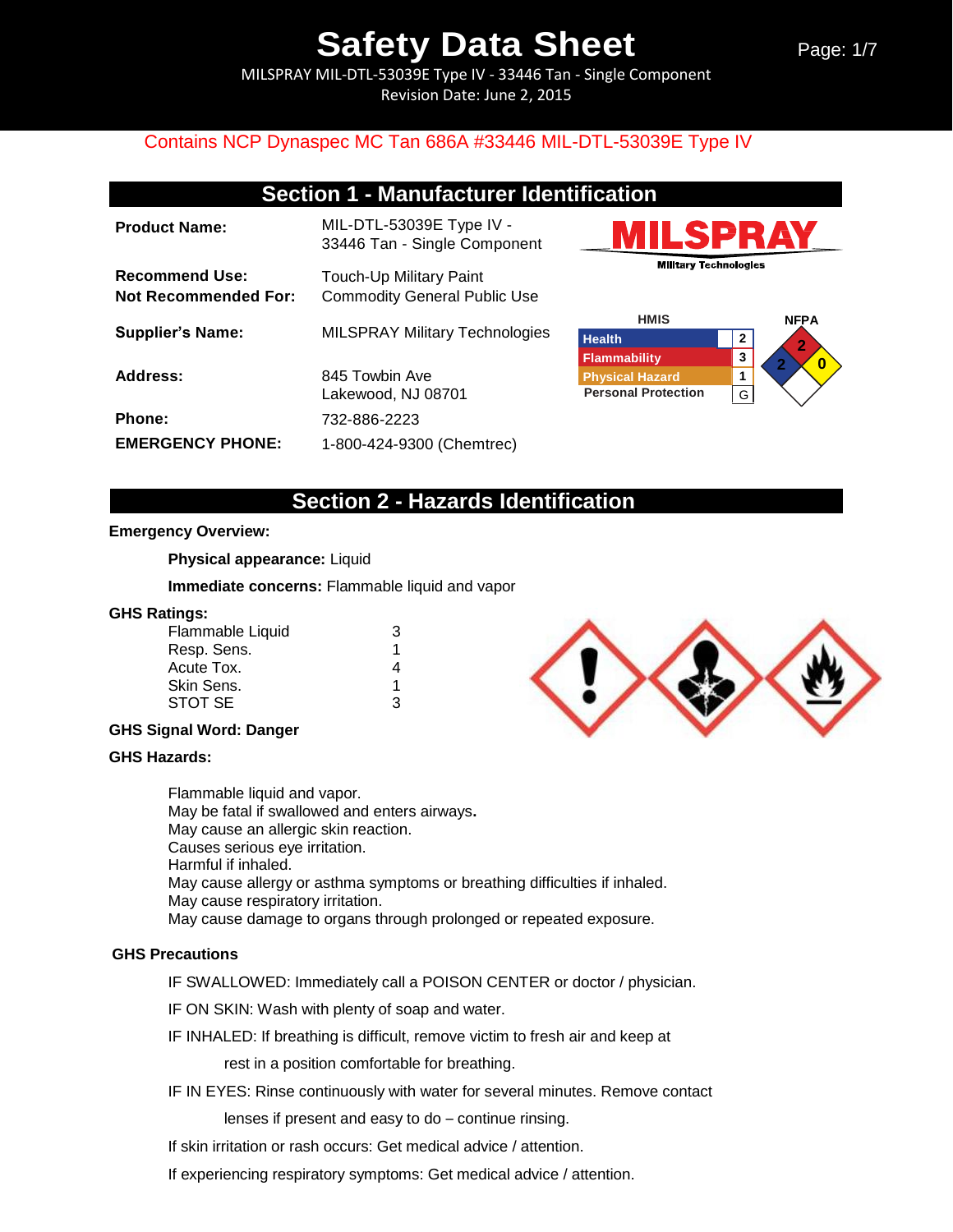MILSPRAY MIL-DTL-53039E Type IV - 33446 Tan - Single Component Revision Date: June 2, 2015

Keep away from heat/sparks/open flames/hot surfaces. — No smoking.

Ground/bond container and receiving equipment.

Use explosion-proof electrical/ventilating/lighting/equipment.

Avoid breathing dust/fume/gas/mist/vapors/spray.

Do not get in eyes, on skin, or on clothing.

Do not eat, drink or smoke when using this product.

Use only outdoors or in a well-ventilated area.

Wear protective gloves/protective clothing/eye protection/face protection.

In case of inadequate ventilation wear respiratory protection.

Wash contaminated clothing before reuse.

Dispose of contents/container in accordance with local/national/international regulations.

In case of fire: Use appropriate method to extinguish. See Section 5 of SDS.

Store in a well-ventilated place. Keep container tightly closed.

Store in a well-ventilated place. Keep cool.

### **Chemical Name Wt % CAS Number GHS** Parachlorbenzotrifluoride | 35-40% 98-56-6 H319 Causes serious eye irritation. H226 Flammable liquid and vapor. H335 May cause respiratory irritation. H315 Causes skin irritation. Titanium Dioxide 14.92 13463-67-7 Conclusive but not sufficient for classification. Hexamethylene Diisocyanate Homopolymer 10- 15% 28182-81-2 H332 Harful if inhaled. H334 May cause alergy or asthma sysymptoms or breathing difficulties if inhaled. H317 May cause an allergic skin reaction. H335 May cause respiratory irritation. Methyl Isoamyl Ketone 1-5% | 110-12-3 H226 Flammable liquid and vapor. H332 Harmful if inhaled. \*Chromium Oxide Green 2.26 1308-38-9

## **Section 3 - Composition/Information on Ingredients**

\* Toxic chemical subject to the reporting requirements of section 313 of Title III and of 40 CFR 372.

"WARNING: THIS PRODUCT MAY CONTAIN CHEMICALS KNOWN TO THE STATE OF CALIFORNIA TO CAUSE CANCER AND BIRTH DEFECTS OR OTHER REPRODUCTIVE HARM."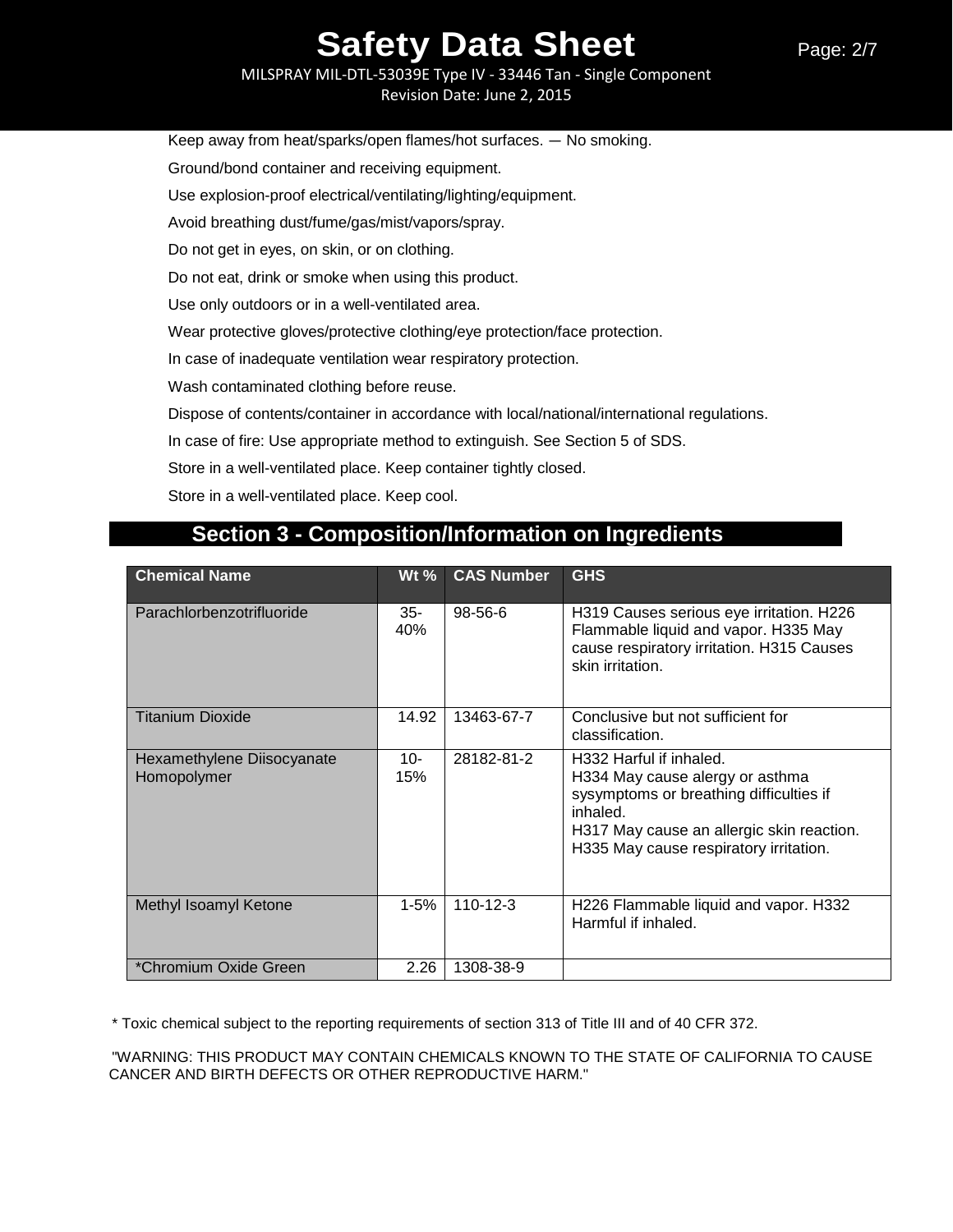MILSPRAY MIL-DTL-53039E Type IV - 33446 Tan - Single Component Revision Date: June 2, 2015

## **Section 4 - First Aid Measures**

**EYE CONTACT:** Immediately flush eyes with water. Flush eyes with water for a minimum of 15 minutes, occasionally lifting and lowering upper lids. Get medical attention promptly.

**SKIN CONTACT:** Wash with soap and water. Get medical attention if irritation develops or persists. Remove contaminated shoes and clothes and clean before reuse.

**INHALATION:** If symptoms develop, move individual away from exposure and into fresh air. If symptoms persist, seek medical attention. If breathing is difficult, administer oxygen. Keep person warm and quiet; seek immediate medical attention.

**INGESTION:** DO NOT induce vomiting. Get medical attention immediately.

**NOTE TO PHYSICIAN:** Not available.

#### **MOST IMPORTANT SYMPTOMS AND EFFECTS, BOTH ACUTE AND DELAYED**

**SYMPTOMS :** May cause resipratory irritation, dizziness, or drowsiness.

**EFFECTS :** Significant exposure to this chemical may adversely affect people with chronic disease of the respiratory system, central nervous system, kidney, liver, skin, and/or eyes. Overexposure and long term exposure to isocyanate can cause lung and skin sensitization.

## **Section 5 - Fire Fighting Measures**

**SUITABLE EXTINGUISHING MEDIA:** Use powders, foam, Carbon Dioxide, or Dry Chemical fire fighting apparatus.

**UNUSUAL FIRE & EXPLOSION HAZARDS:** Flammable liquid and vapor. Vapors can travel to a source of ignition and flash back. Empty containers retain product residue (liquid and/or vapor) and can be dangerous. DO NOT pressurize, cut, weld, braze, solder, grind or expose such containers to heat, flame, sparks, static electricity, or other sources of ignition. Also, do not reuse container without commercial cleaning or reconditioning. Product reacts with water releasing large amounts of carbon dioxide which may cause pressure build up in confined spaces. Toxic vapors and corrosive fumes can be emitted during fire conditions.

**SPECIAL FIRE FIGHTING PROCEDURES:** As in any fire, wear self-contained breathing apparatus pressuredemand (MSHA/NIOSH approved or equivalent) and full protective gear. Use water with caution, product will react with water and release large amounts of carbon dioxide which may cause pressure build up in confined spaces. Water spray to cool containers or protect personnel, but avoid direct contact between water and the proudct. Small fires: carbon dioxide or dry chemical. Large fire: alcohol-type aqueous film-forming foam or dry chemical.

### **UNSUITABLE EXTINGUISHING MEDIA:** Not available.

**PRODUCTS OF COMBUSTION:** During combustion toxic vapors may be released. Under fire conditions, corrosive fumes and toxic vapors may be emitted.

**PROTECTION OF FIREFIGHTERS:** Not available.

**NFPA 704:** Not available.

## **Section 6 - Accidental Release Measures**

### **PERSONAL PRECAUTIONS:** Not available.

**ENVIRONMENTAL PRECAUTIONS:** Stop spill at source, and prevent material from entering drains, sewers, streams or other bodies of water.

**METHODS OF CONTAINMENT:** Dike spill area with suitable absorbant material or chemical booms to limit spreading.

### **SPILL AND LEAK PROCEDURES:**

### **METHODS OF CLEAN-UP:**

**Small Spills:** Eliminate all sources of ignition. Provide good ventilation and minimize the breathing of vapors and avoid skin contact. Dike spill area and absorb the spilled liquid with earth, sawdust or a commercially available absorbent. Shovel spent absorbent into recovery or salvage drums for appropriate disposal.

**Large Spills:** Wear appropriate personal protective equipment. Eliminate all ignition sources. Prevent additional discharge of material if able to do so safely. Do not touch or walk through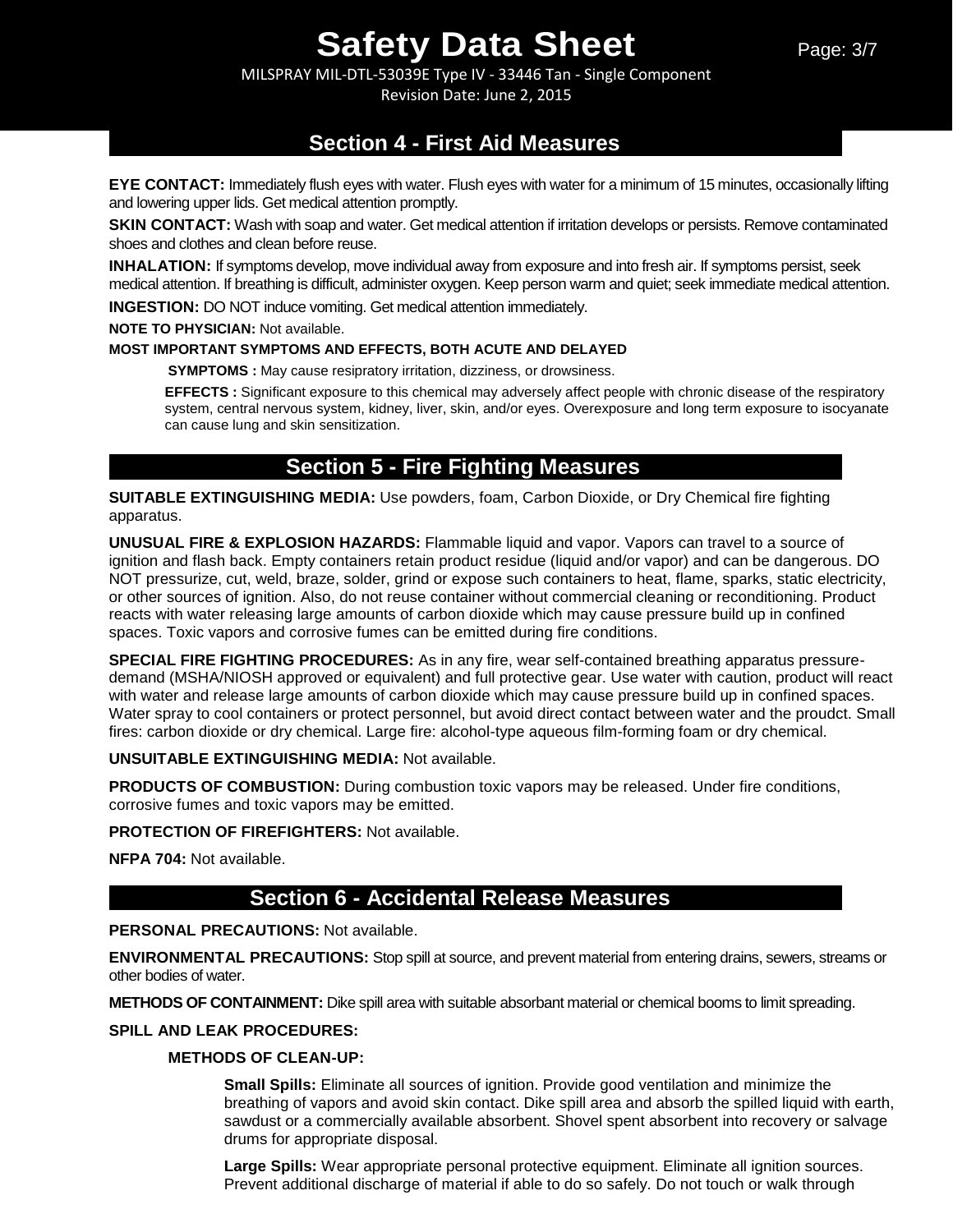MILSPRAY MIL-DTL-53039E Type IV - 33446 Tan - Single Component Revision Date: June 2, 2015

spilled material. Avoid runoff into storm sewers and ditches which lead to waterways. Ventilate spill area. Stay upwind of spill. Use only non-combustible material for cleanup. Use clean, nonsparking tools to collect absorbed materials. Absorb spill with inert material (e.g. dry sand, earth or sawdust), then place in a chemical waste collector.

**OTHER INFORMATION:** Eliminate ignition sources. Avoid large exposures to vapors.

## **Section 7 - Handling and Storage**

**HANDLING**: Use only in a well ventilated area. Avoid breathing vapor, fumes, or mist. Avoid contact with eyes, skin, and clothing. Ground and bond containers when transferring material. Use spark-proof tools and explosion proof equipment. Always open containers slowly to allow any excess pressure to vent. Avoid contact with water or humidity. Follow all SDS/label precautions even after containers are emptied because they may retain product residues.

**STORAGE:** Keep away from heat, sparks, and flame. Store containers in a cool, well ventilated place. Keep container closed when not in use.

## **Section 8 - Exposure Controls/Personal Protection**

| <b>Components</b>                         | <b>CAS</b>     | <b>Limits</b>                                                                             |
|-------------------------------------------|----------------|-------------------------------------------------------------------------------------------|
| Parachlorbenzotrifluoride                 | $98 - 56 - 6$  | ACGIH TLV NE OSHA PEL NE                                                                  |
| <b>Titanium Dioxide</b>                   | 13463-67-7     | OSHA PEL 10 mg/m3 TWA Total Dust<br>ACGIH TLV 10 mg/m3 Total Dust                         |
| Hexamethylene Diisocyanate<br>Homopolymer | 28182-81-2     | OSHA PEL: NE ACGIH TLV: NE                                                                |
| Methyl Isoamyl Ketone                     | $110 - 12 - 3$ | ACGIH TLV: 50 PPM<br>OSHA PEL: 50 PPM                                                     |
| *Chromium Oxide Green                     | 1308-38-9      | ACGIH PEL 0.5 mg/m3 TWA as<br>Chromium(III)<br>OSHA PEL 0.5 mg/m3 TWA as<br>Chromium(III) |

#### **OSHA TABLE COMMENTS:**

NE = Not Established

**ENGINEERING CONTROLS :** Engineering controls should be in place to minimize exposure to vapors and any ignition sources.

### **PERSONAL PROTECTIVE EQUIPMENT**

**EYES AND FACE :** Wear safety glasses with side shields (or goggles) and a face shield.

**SKIN** : Wear impervious gloves to prevent contact with skin. Wear protective gear as needed - apron, suit, boots.

**RESPIRATORY :** NIOSH/MSHA approved respirators may be necessary if airborne concentrations are expected to exceed exposure limits. In the event of insufficient ventilation, Self-contained breathing apparatus is recommended.

**WORK HYGIENIC PRACTICES :** Do not eat, drink, or smoke in areas where this material is used. Avoid breathing vapors. Remove contaminated clothing and wash before reuse. Wash thoroughly after handling. Wash hands before eating.

**OTHER USE PRECAUTIONS :** Facilities storing or utilizing this material should be equipped with an eyewash facility and a safety shower.

## **Section 9 - Physical and Chemical Properties**

**APPEARANCE:** Liquid

**ODOR:** Typical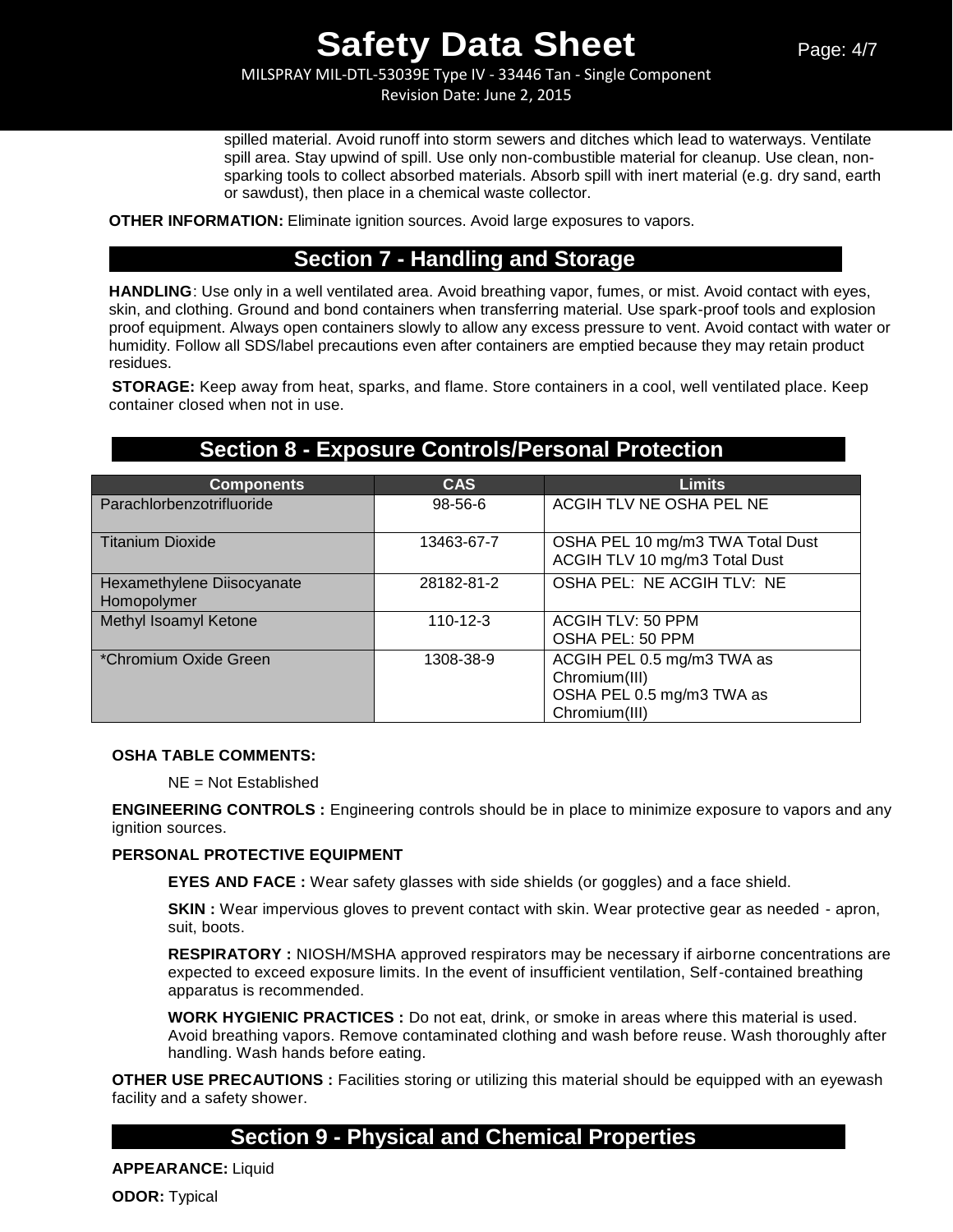Page: 5/7

MILSPRAY MIL-DTL-53039E Type IV - 33446 Tan - Single Component Revision Date: June 2, 2015

**ODOR THRESHOLD:** Not determined. **VAPOR DENSITY:** Not determined. **EVAPORATION RATE:** Not determined. **PHYSICAL STATE:** Liquid **% Volume Volatile:** Not determined. **Formula Lb/Gal:** Not determined. **Boiling Point:** 144.0 ºC **Lbs VOC/Gallon Less Water:** 0.9912641 **lb/gal Gms VOC/Liter Less Water:** Not available. **pH:** Not available. **MELTING POINT/FREEZING POINT:** Not available. **FLASH POINT:** 100F(38ºC) SETAFLASH CLOSED CUP **FLAMMABILITY:** Not available. **FLAMMABITLITY LIMITS:** .9 TO 10.5 **VAPOR PRESSURE:** Not available. **RELATIVE DENSITY:** 1.3284062 **SOLUBITLITY:** Not available. **PARTITION COEFFICICIENT:** Not available. **AUTO-IGNITION TEMPERATURE:** Not available. **DECOMPOSITION TEMPERATURE:** Not available. **VISCOSITY:** Not available.

**VAPOR DENSITTY:** Not available.

## **Section 10 - Stability and Reactivity**

**STABILITY:** No information available.

**CONDITIONS TO AVOID:** Not available.

**INCOMPATIBLE MATERIALS:** Prevent contact with water and aqueous solutions, alcohols, amines, bases, strong acids, and strong oxidizing agents.

**HAZARDOUS DECOMPOSITION PRODUCTS:** During thermal decomposition, toxic gasses, corrosive gasses, and nitrogen oxides may be formed.

**POSSIBILITY OF HAZARDOUS REACTIONS:** No information available.

## **Section 11 - Toxicological Information**

**LIKELY ROUTES OF EXPOSURE:** Eye contact, Skin contact, Ingestion, and Inhalation

**ACUTE EFFECTS :** 

**EYE :** Causes eye irritation**.** 

**SKIN**: Causes skin irritation. Prolonged or repeated contact can result in defatting and drying of the skin which may result in skin irritation and dermatitis (rash).

**INHALATION :** Vapors are irritating to nasal passages and throat. High concentrations can cause stupor and headaches. May cause respiratory irritation and difficulty breating. May cause dizziness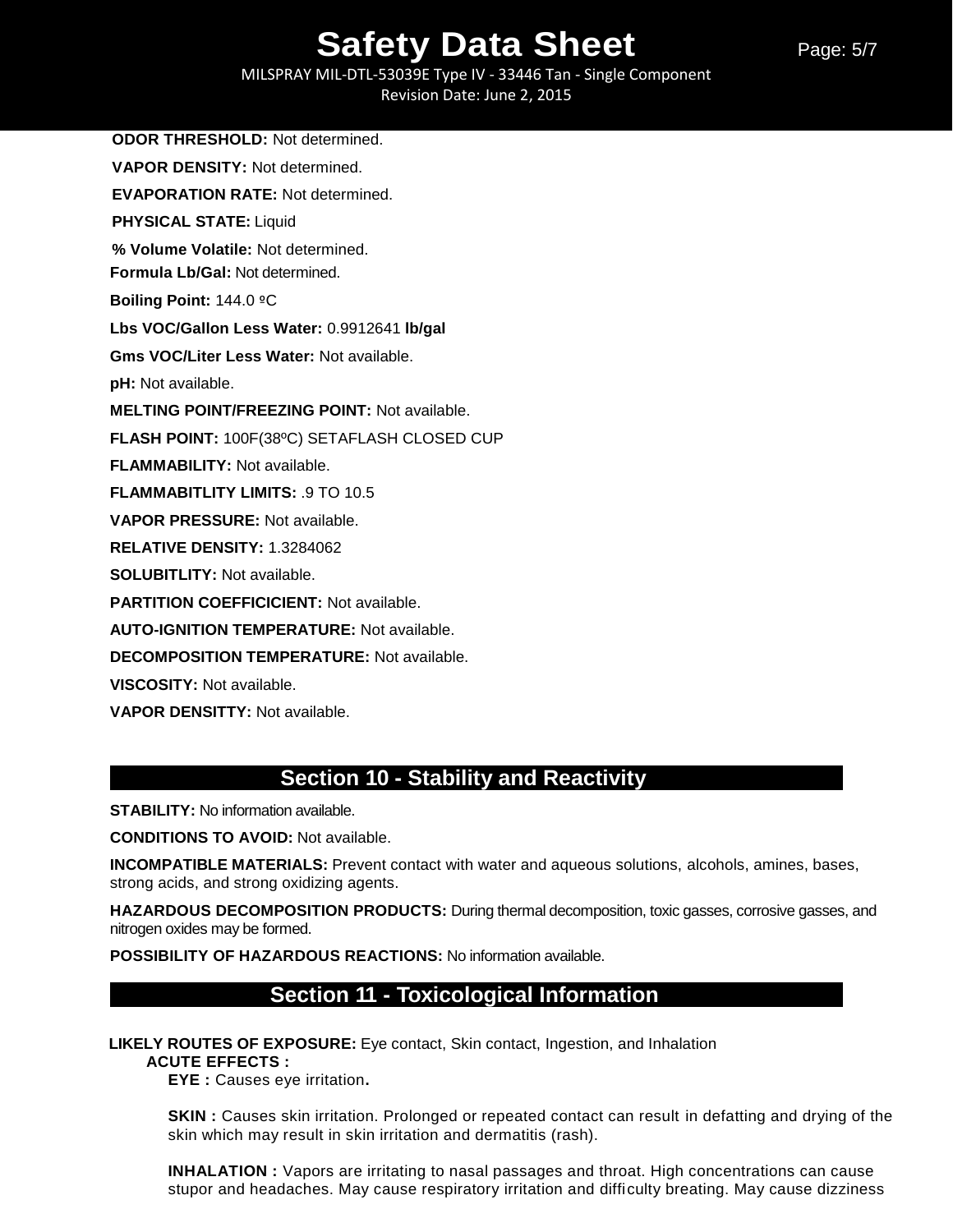MILSPRAY MIL-DTL-53039E Type IV - 33446 Tan - Single Component Revision Date: June 2, 2015

#### and drowsiness**.**

**INGESTION :** Irritating to mouth, throat, and stomach. May cause headache. May cause dizziness and drowsiness and/or stupor.

**CHRONIC EFFECTS :** Significant exposure to this chemical may adversely affect people with chronic disease of the respiratory system, central nervous system, kidney, liver, skin, and/or eyes.

**ACUTE TOXICITY VALUES :** The acute effects of this product have not been tested. Data on individual components are listed below.

| <b>CAS Number</b> | <b>TEST</b>                                                                                                        |
|-------------------|--------------------------------------------------------------------------------------------------------------------|
| $98 - 56 - 6$     | Oral LD50: 13,000, Dermal LD50: 2,700, Vapor LC50: 33,                                                             |
| 13463-67-7        | Vapor LC50: >6.82lg/L Rat, Dermal LD50: >10,000 mg/kg Rabbit, Oral LD50: >5,000 mg/kg<br>Rat.                      |
| 28182-81-2        | Oral LD0: Rat: >2500 mg/kg), Dermal LD0: Rabbit >2000 mg/kg >2000 mg/kg Rat,<br>Inhalative LC50: .390 mgl rat 4 h, |
| $110 - 12 - 3$    | Oral LD-50: (Rat): 5.657 mg/kg, Dermal LD-50 (Guinea Pig): > 10 ml/kg,                                             |
|                   | NOEL (Rat, Oral Study, 90 d): 200 ppm,                                                                             |
| 1308-38-9         |                                                                                                                    |

#### **MEDICAL CONDITIONS AGGRAVATED BY EXPOSURE:** Not available.

**TARGET ORGANS:** Not available.

**CANCER INFORMATION:** Not available.

**DEVELOPMENTAL INFORMATION:** Not available.

**CHRONIC EFFECTS:** Not available.

**CARCINOGENICITY:** Not available. **MIXTURE TOXICITY:** Not available.

| <b>CAS Number</b> | <b>TEST</b>                                                                                                       |
|-------------------|-------------------------------------------------------------------------------------------------------------------|
| 98-56-6           | No Information available.                                                                                         |
| 13463-67-7        | 96h LC50: >1,000 mg/L (fathead minnow), 72h EC50: 61 mg/L (green algae), 48h EC50:<br>$>1,000$ gm/L (water flea), |
| 28182-81-2        | The product does not have any known adverse effects on the aquatic organisms tested.                              |

## **Section 12 - Ecological Information**